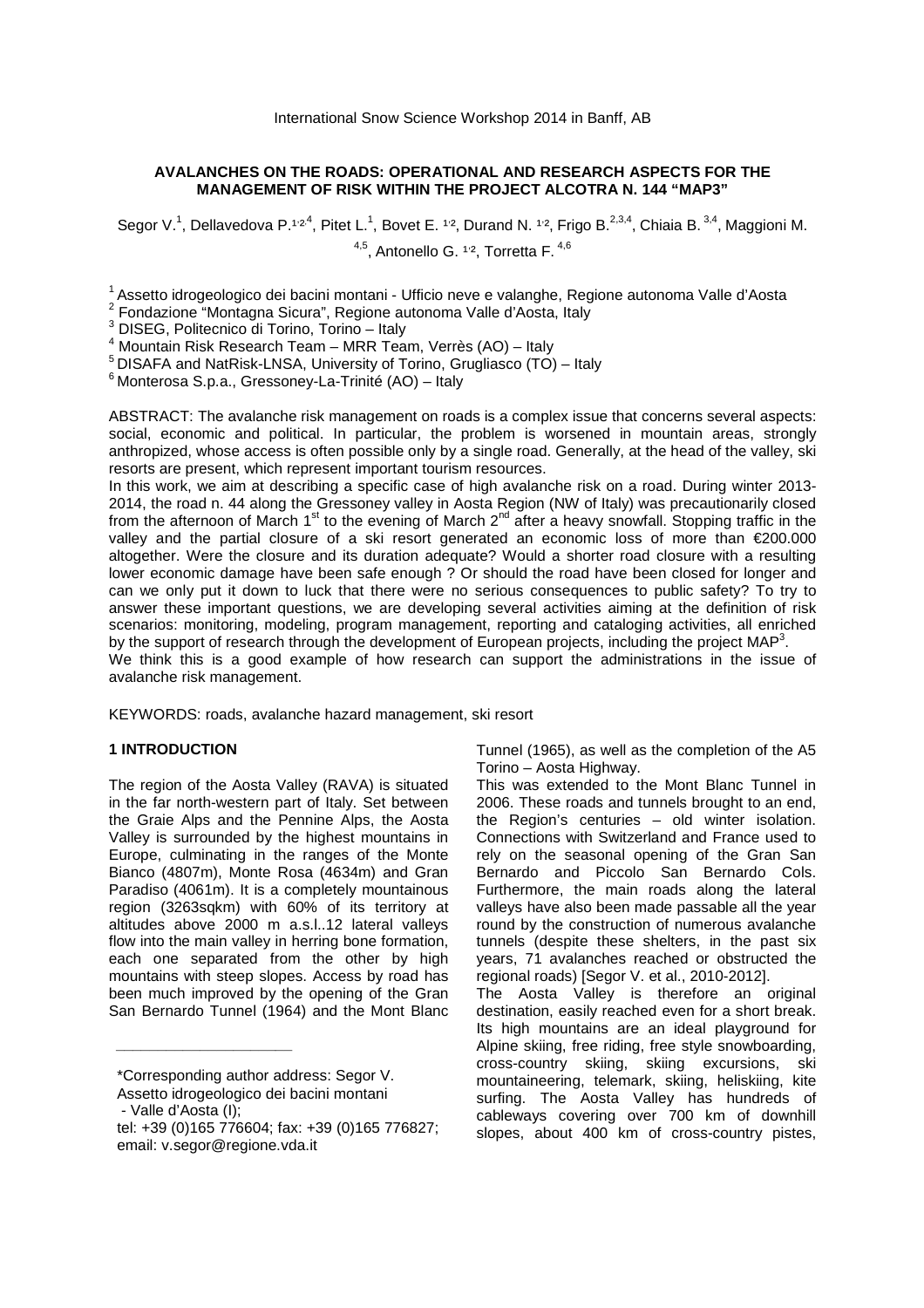facilities for acrobatic snow surfing and more than 1,200 ski instructors and 200 mountain guides. The most important ski areas are the international ones of Breuil–Cervinia (lying between Italy and Switzerland) and La Thuile (lying between Italy and France) and the three all –Italian Monterosa Ski Valleys. The range of ski resorts in the Aosta Valley is distributed among 28 large and small centres. Nearly three quarters of the regional workforce is employed in the service sector with tourism and its connected activities as its heart.

The winter season of 2013-2014 (from December to April) is an example. The number of tourists present came to nearly 1,5 M people.

Of these, 16,46 % were in the MonteRosa Ski Area (Ayas, Gressoney and Alagna Valleys). The area is an asset to be developed both in operational and cultural terms, while taking into account the management of traffic mobility and the hazards of avalanches.

In this context, here's an interesting observation extracted from the Gressoney Valley Local Avalanche Committee (CLV) 2013-2014 report:

"A serious traffic inefficiency problem has been noted in several cases. Critical avalanche or snowfall events have not only congested the mobility for obvious reasons but have been the cause of dangerous traffic jams in the direction of traditionally dangerous avalanches...omissis... a problem not to be overlooked seeing the many dozens of bumper to bumper cars in a queue under high-risk avalanche slopes."

### **2 ANALYSIS AND ACTIVITIES OF MONTEROSA SKI BETWEEN MARCH 1ST AND**   $16^{TH}$  2014

On March 1<sup>st</sup> there was a snowfall of 50-80cm at 2.000m (with peaks of 100cm) in mid Gressoney Valley and Val d'Ayas. These snowfalls, associated with moderate winds, formed new drifts at altitudes above 2.000m, further overloading the slopes. The Regional Snow and Avalanche Bulletin for Saturday March 1<sup>st</sup> and Sunday March 2<sup>nd</sup> was issued quoting a high danger level of 4 for the Gressoney, Ayas and Champorcher valleys and for the high parts of Valtournenche. On March 1<sup>st</sup>, the Regional Gressoney Valley road was closed and on March  $2<sup>nd</sup>$  three avalanches fell. During the night between March  $3^{rd}$  and March  $4^{th}$ , a further 70 cm of fresh snow fell in the lower part of the valley. On March  $4<sup>th</sup>$ , at the end of the period of perturbed weather, and for the first time during last winter, the temperature began to rise progressively and steadily and this continued throughout the following days. In particular, the

maximum temperatures at 2.300m from March  $8<sup>th</sup>$ till the  $16<sup>th</sup>$ , went over the 5°C mark. (Fig. 1). According to the temperature diagram from the automated weather station near Gressoney La Trinité at an altitude of 1.993m, a trend of decisively increasing temperatures was inferred from the beginning of March, with maximum temperatures of over 20°C on the second. (RAVDA, in press; AINEVA, 2014).





As a consequence of the rising temperatures, there were numerous avalanches, among which the Val Nera di Mezzo (Fig.2) which will be analyzed in this article. This avalanche triggered itself at about 2.600m a.s.l. and was of weak cohesion with a density of 340kg/m3. The avalanche eroded part of the snow cover (with a density of 220kg/m3) and split at an altitude of about 2.100m a.s.l.

The right-hand branch, which crept into a torrent bed, carried a wooden bridge downstream for about 150 meters. The left-hand branch caused a further detachment of the snowpack, ground level, at 1.950m a.s.l.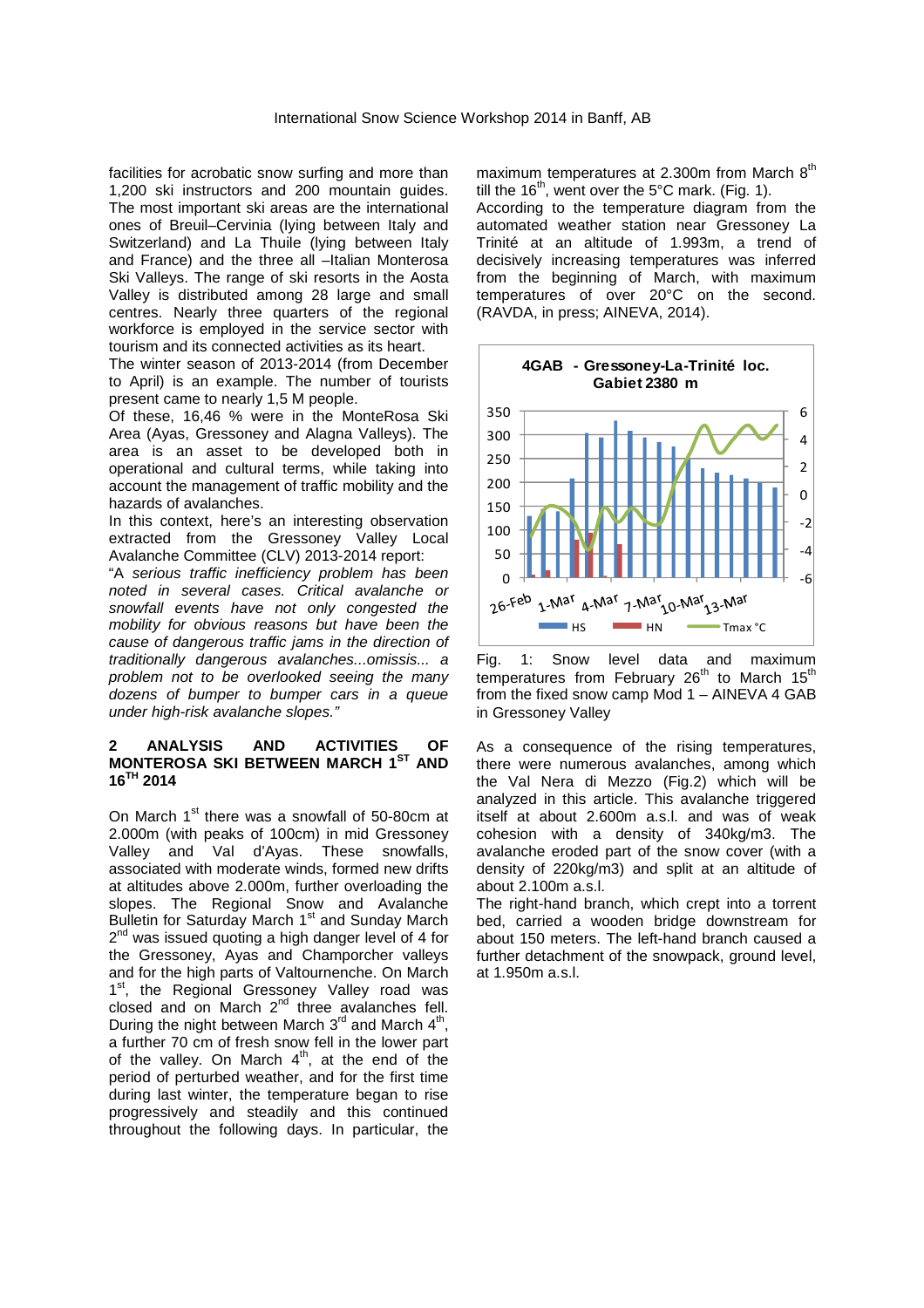

Fig. 2: Val Nera di Mezzo: the event of March 10th, 2014. In the foreground, the sediments of the right-hand branch which destroyed a wooden bridge. In the background, the sediment caused by the left-hand branch

#### 2.1 Gressoney CLV activities

### Extract from the CLV minutes:

 "...Seeing the critical state regarding the heavy snowfall, on March 1<sup>st</sup> 2014, we proceeded to carry out a mere surveillance of the territory until 6.30a.m. The layer of snow which has fallen varies between 40 and 80cm with the highest peak concentrated in a spot called Pont del Trenta in the municipality of Gaby. The persistence of heavy snow falls is confirmed.

At 11.30 a.m. there was the notification of the discharge of the avalanche known as 'Testa Grigia' , situated in the district of Gressoney –La – Trinité. The powder cloud from the discharge, reached the bends on the regional road, from a place called Orsia towards the hamlet of Gofèr, whitening the house walls. At the same time, we were notified of some secondary discharges at Selbsteg and one of these partially buried a car parked at the 'Piccolo Résidence'. In consequence of the above-mentioned events, the Mayors decided to issue a decree to close the Regional road from the municipality of Gaby to the municipality of Gressoney.

On March  $2^{nd}$  2014, at 5 o'clock in the morning, the commander of Gaby's Forestry Post is told that an avalanche (Toppo Schluecht 01-044) had fallen at Trino (Gressoney –Saint- Jean). With a width of 80m and a depth of 1.50m, it was occupying and completely obstructing the Regional Road.

From 5.30a.m. a survey of the avalanche is carried out in order to supply information on the clearing of the avalanche snow from the Regional Road, this being subject to checks on the safety of the site. In the meantime, the Piste Manager for the Monterosa Ski area was contacted. They were carrying out artificial triggering with the use of an helicopter, and he referred that it had set off vast artificial avalanches."

#### 2.2 Economic analysis of the ski area – how much does an avalanche cost?

The Regional Road, n. 44, of the Lys Valley (Gressoney) was closed from 3 p.m. on Saturday March  $1^{\text{st}}$  until 5 p.m. on Sunday March  $2^{\text{nd}}$  2014. On Sunday March 2<sup>nd</sup>, in the Monterosa ski area (Fig.3) a global presence (excluding Alagna Valsesia) of 6.849 skiers was recorded (776 entering the resort in the Gressoney Valley - these were either local inhabitants or people residing above the road block – and 6.073 recorded in the Ayas Valley). On the takings side the total amount was of  $\epsilon$  121.165 ( $\epsilon$ 12.587 for the Gressoney Valley and €108.578 for the Ayas Valley).

During that day, the skiing connection between Ayas and Gressoney was provided, as usual, by the Bettaforca Col, which remained open.

These figures have been compared to the average values recorded on the same Sunday in the years from 2005 till 2013. When we say 'the same Sunday, we mean the Sunday before Carnival (Mardi Gras).

Average attendance for the ski resort has been of 8.219 skiers (3.316 on the Gressoney side and 4.913 on the Ayas side). Analyzing the average takings we reach € 278.400 (€123.000 Gressoney and €155.400 Ayas).



Fig. 3: The study area in the Monterosa ski resort - Gressoney Valley (Gressoney La Trinité,<br>Gressoney Saint Jean) and Avas Vallev Gressoney Saint Jean) and (Champoluc, Antagnod, Brusson)

If you abstract from the particular Sunday preceding the Carnival and you analyze the days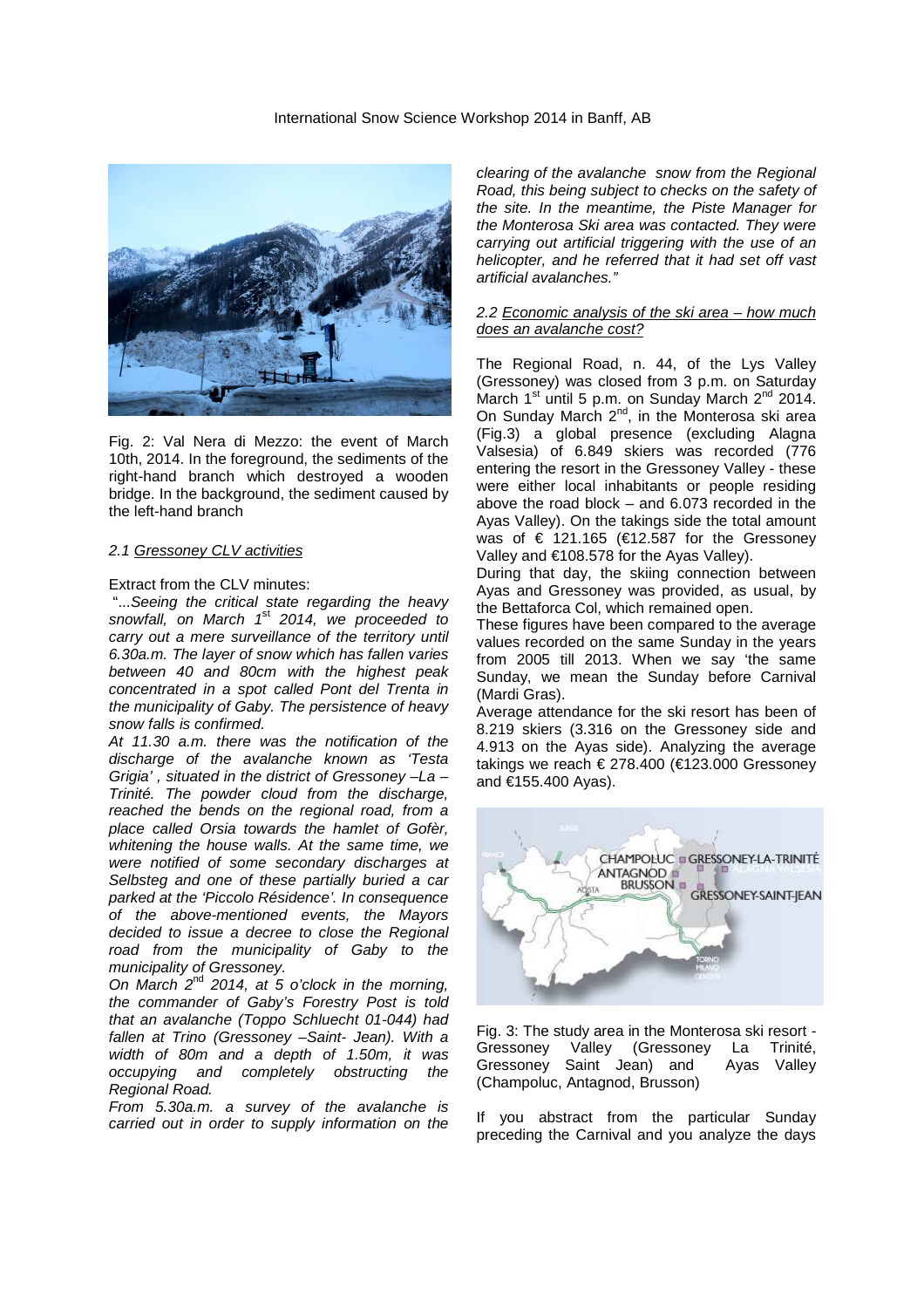when there were the most people (taking an average of the 5 best days in a period between 2005 and 2013) you get the following results: an average of 13.837 skiers - with a peak of 14.685 – (5.313 for the Gressoney Valley and and 8.524 for the Ayas valley) and an average of  $\epsilon$  315.266 in takings (€137.127 Gressoney € 178.139 Ayas). The best daily takings, on the other hand, are over € 400.000 (€150.000 for Gressoney and €250.000 for Ayas).

By analyzing this data, we can understand that on that day, with one valley not accessible by road, the ski resort lost about €157.000 if we compare it to the same holiday period. If the same situation occurred in the "best" day the amount lost could have achieved close to  $\in$  280.000.

Beware that direct confrontation between n° of skiers and takings can't be made because n° of skiers includes those having seasonal or multi-day tickets (bought in advance) and daily passes.

Estimates for general social costs and spillovers could be further examined in depth.

### 2.3 Statistical analysis

Following an analysis regarding the data of presences (not all of them skiers) in the Gressoney Valley and in the entire Aosta Valley Region, the results are the following: in the municipalities situated at the top of the valley, which could not be reached as the result of the closure of the regional road (Gressoney Saint Jean and Gressoney La Trinité) 5.474 presences were recorded. Compared to the annual average recorded since 2005, this corresponds to a decrease of 356 people (6.1%), a figure which is higher than the general decrease of only 1.4% recorded in the entire Aosta Valley Region.

It is necessary however to point out that the high economic loss recorded in the ski resort (see paragraph 2.2) should not so much be attributed to fewer presences owing to the road closure as to the fact that, during the days of Saturday March 1<sup>st</sup> and Sunday March 2<sup>nd</sup> most of the ski resort was closed and the snow was still falling. In effect, 356 fewer people than during the seasonal average would have resulted in an economic loss of only €15,000. This figure is reached by calculating the cost of a daily skipass.

The number of presences lower than the yearly average are mainly ascribable to adverse weather conditions and, particularly, to ongoing snowfalls. It would seem, therefore, that the closure of the regional road did not have a critical bearing on the economy of the upper part of the Gressoney Valley.

It must be pointed out, however, that the closure of the road took place on the day after the usual arrival date for weekend skiers (Friday).

If the road closure had happened between Friday and Saturday, and with a favourable weather forecast, the decrease in presences would have been higher and the damage, as quantified in paragraph 2.2, would have been ascribable only to the closure of the same road.

Through the analysis carried out, it would seem that the principal cause of the possible decrease in presences is to be attributed to the poor weather conditions observed and/or the adverse meteorological forecasts.

At a managerial level, therefore, the closure of a regional road at the same time as there is bad weather and the closure of the system can be carried out with greater peace of mind in that it does not entail serious economic repercussions.

Vice versa, one must take into consideration the case of large numbers of tourists, in good weather conditions, associated with a rise in temperature which would bring about an increase in avalanche events. What would the cost be of an avalanche that involved the road system, crushing the road users?

# **3 REGIONAL ADMINISTRATION AND RESEARCH PROJECTS**

How much of this decision is attributable to luck or to experience? And how much to prudence and Responsibility? How hard is it to manage communications and understand the critical issues? These are some of the questions that still have no answers.

In an attempt to answer the above questions and to improve the managerial aspect of roads in regard to avalanche hazard, the Autonomous Region of the Aosta Valley, has for several years been collaborating with the most important research centers, both Italian and international, by participating in projects financed by the European Union. In particular, the Region's working with the MAP3 Project –P.O. Territorial European Cooperation for France/ Italy (Alps) 2007- 2013, which finances research activity aimed at the operational management of avalanche risk.

Shown below, are the main activities carried out by the Regional Administration in the area of operational management of avalanche hazard in various research projects.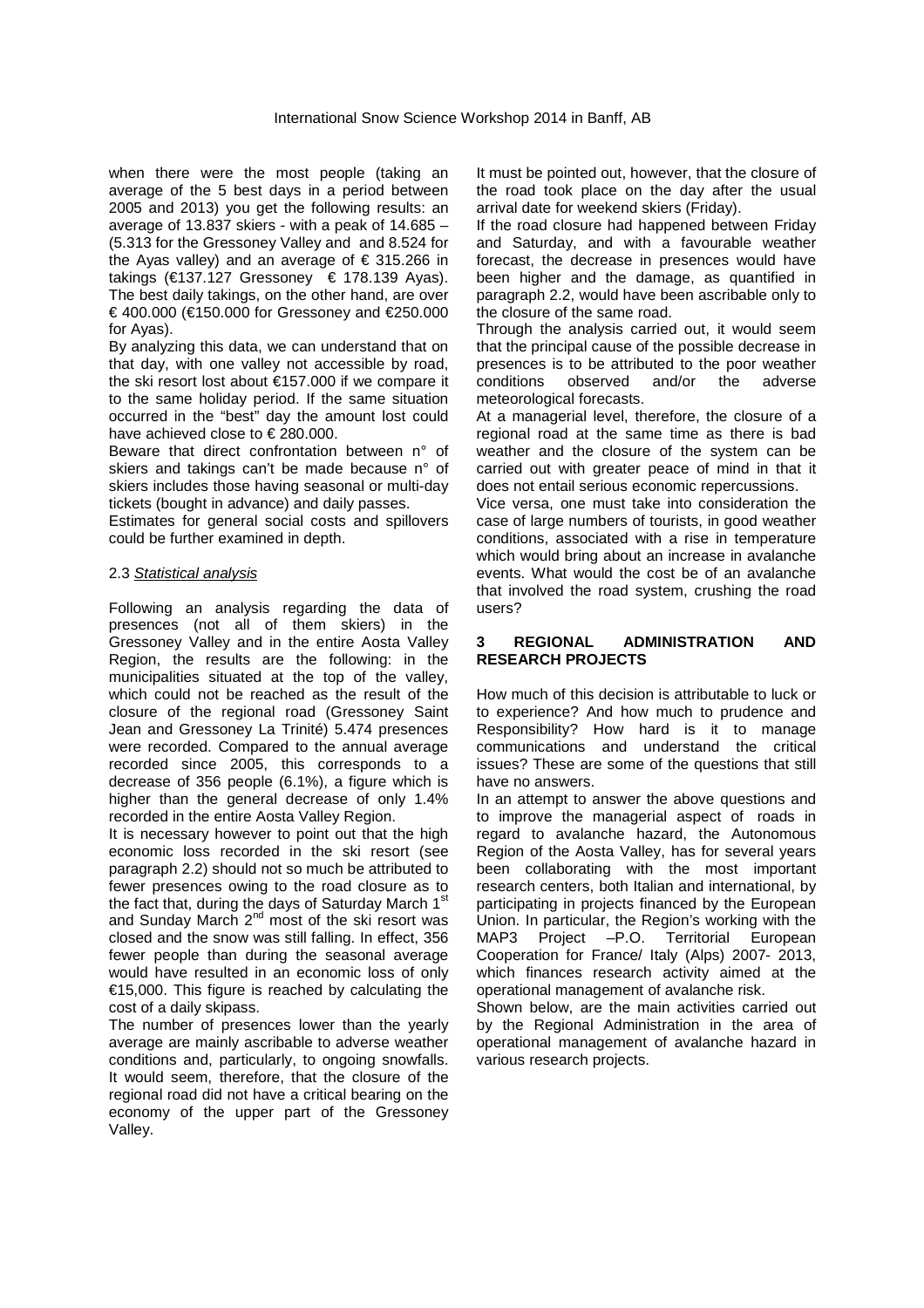## 3.1 Area of pre-criticality forecasting

It would be useful to improve the forecasting abilities both in terms of use and availability of the forecasting models and in the terms of spatialization of snow-weather data, wind study and wind movement. It is also necessary to increase and perfect the data obtained from the automated weather stations.

Having observed the increase in wet-snow avalanche events, even in out-of spring months with the resulting set of problems of forecasting and management, the Regional Avalanche Bureau together with research bodies and the Monterosa Ski Resort have launched a study in order to individuate the snow-weather factors which trigger off these dangerous situations (Frigo et al., 2014).

# 3.2 Area of management during criticality stage

The management of avalanche hazard during criticality is one of the crucial and most complex points during which a perfect technical management must imperatively be associated with logistical management, together with both social and communication management.

In order to improve these aspects, RAVA has implemented various applied research projects with the objective of supplying innovative, trustworthy and state-of-the-art instruments for the purpose of giving support to the technicians operating in critical cases.

Among the many examples put into effect in the last few years, one can mention the online census in real-time (detection) of avalanches even in cases of poor visibility or darkness thanks to the pioneering IAN Infrasonic Array Network. So far this covers 1/6 of the regional territory. As well as providing support in real-time, this instrument has revealed itself as useful and innovative, thanks to the gathering of data on 'non-conventional' avalanches and also for a more comprehensive understanding of the events themselves. It's no accident that in an ordinary way, thanks to the easy acquisition of information regarding the weather and the process of locating where the avalanches releases, and by crossing the relative data with the local snow-weather conditions, one can understand the causes which set off the event.

An example of the development of advanced technologies in support of operational technicians in a case of criticality is the development of the web-platform for the CLV - Local Avalanche Commisions [Segor et al. 2014]. Created as a decisional support in the field of managing

avalanche risk in municipal territory, they have the task of supporting the municipalities in forecasting activities and of estimating the snow weather conditions and the condition of stability of the snowpack, of surveillance, of pre-warning and intervening in risk situations and of managing the emergency, in order to ensure, at local level, the control of dangerous situations in their relevant territories, all on the basis of uniform methodologies.

For the very purpose of supplying the CLVs with an operational support instrument to manage avalanche danger at a local level, RAVA in collaboration with CELVA – Consortium of Local Bodies in the Aosta Valley – and on the basis of Austrian colleagues' experience, gave the green light to the implementation of the web platform. This is an easily used technical instrument which visualizes and files data relevant to snow measurement, weather, avalanches, transcribing manual measurements and evaluations, as well as the traceability and the records of any operations carried out and what measures were advised.

Another example of technological innovation and harmonious cooperation between the Regional Administration and the technicians in the sector is the development of research applied by RAVA and the ski areas of MonteRosa and Cervinia on the effectiveness and efficiency of artificial triggering systems both with explosives and with gas in order to also make the systems usable in high security for the management of avalanche hazard on regional roads.

# 3.3 Area of creating scenarios of avalanche hazard

A useful tool to analyze snow an avalanche data in order to create different scenarios of avalanche hazard situation is the software RAMMS. RAMMS is a 2d avalanche dynamics program developed by the researchers of the WSL\_SLF of Davos (Switzerland) which models the flow behaviour. Thanks to the introduction of random kinetic energy (RKE) associated with granule velocity fluctuations, of the cohesion and of the snowcover erosion (Christen et al. 2010; Bartelt et al. 2012) one is able to determine in a more realistic way the speed and the pressures during the flow, as well as ever more accurate shapes and volumes of the deposit. By means of research projects, the Region is supporting the implementation of a tool which will automatically determine the area of release, depending on the "roughness" of the slope and the amount of snow on the ground (Veitinger et al., 2012).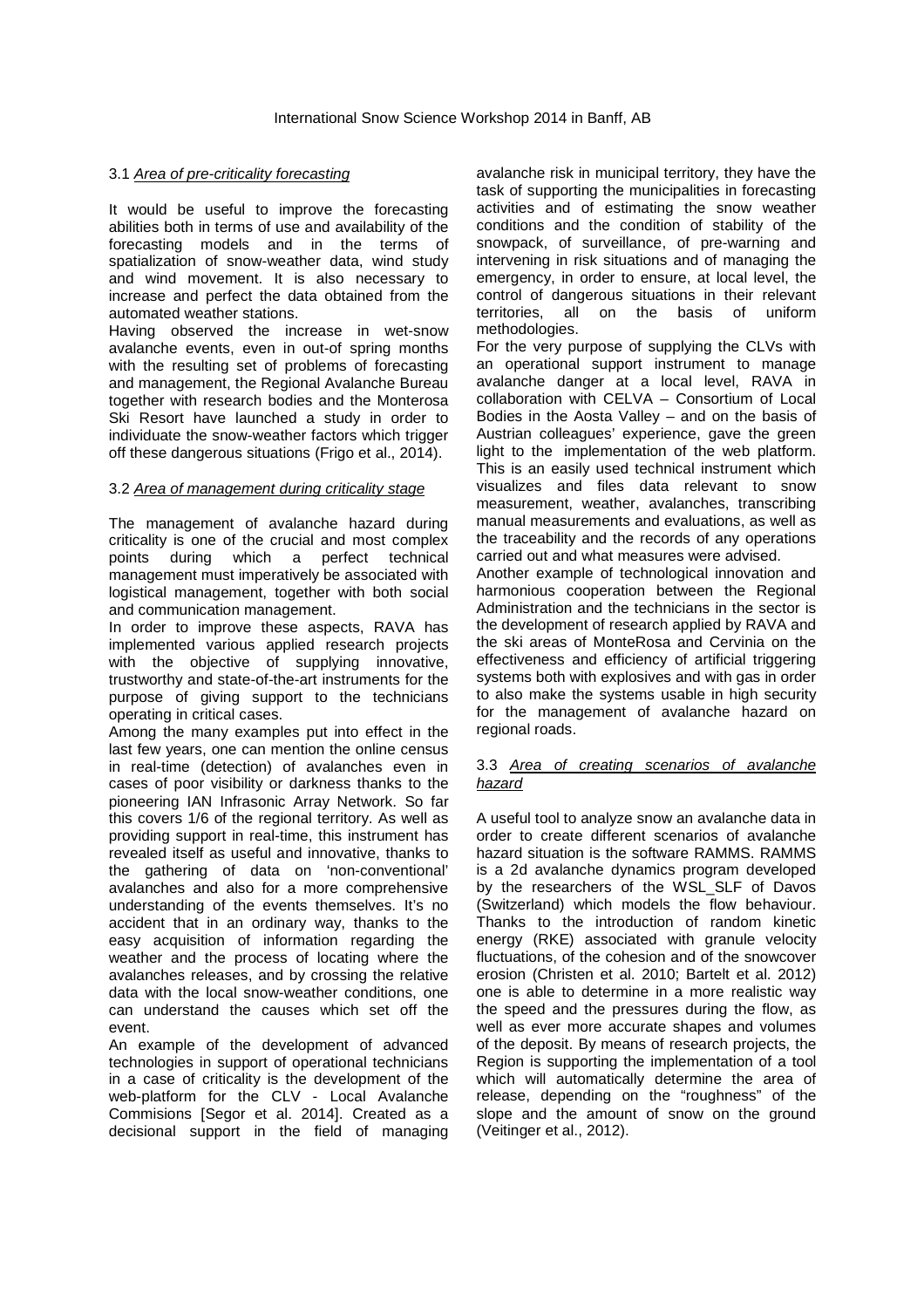Futhermore, in these projects the role performed by temperature in the propagation of avalanches is investigated (Valero et al., 2012; Steinkogler et al., 2014). In order to find out the thermal situation of a slope we are working in the light of localizing, by means of Alpine 3D, accurate data of the condition of the snowcover as supplied by Snowpack.

As pertains to the altitude of the detachment, a technique is being developed which would allow one to calculate it starting from calibrated photographs. This procedure is part of the AdHoc4Map3 methodology (Bornaz et al., 2013). This method was born to support Forecasters and Cartographers for the rapid measurement and drawing of avalanche limits, especially on the deposition zone. The tool manages digital calibrated photographs of the avalanche events integrated with a digital terrain model and orthophotomaps creating a "solid" geo-referenced image showed in 3D-GIS environment.

We should emphasize how gathering data for the avalanche land register has also proved itself useful as a support for avalanche hazard mapmaking.

In particular, the model RAMMS RKE with the erosion module was applied to the  $10<sup>th</sup>$  March 2014 Val Nera di Mezzo avalanche, using the real data as input data (area and volume of detachment, density, cohesion).

The results obtained from these few data produce fairly realistic stopping distances (Fig. 4). The avalanche split into two branches generating two separate deposit areas. It is interesting to note that throughout history the avalanche had never channelled itself into a right-hand branch, whereas the RAMMS simulations reproduced this very situation. This emphasizes the potentiality of RAMMS to reproduce scenarios of avalanche activity which are useful for the management of avalanche hazard.

The right-hand branch channelled itself into the creek, a situation that was clearly reproduced thanks to the high definition of DEM (2m). Moreover, the depth of the deposit found was compatible with the actual one.

If the models of dynamics are already well calibrated for extreme avalanches, their application for small to medium sized avalanches is the course of being validated.

Small avalanches are less destructive than extreme events but can nonetheless create serious problems for tourism in ski resorts or roadsafety operations, as they are difficult to predict and more frequent. For this purpose, events of small/medium size such as at P.ta Seehore of being simulated (Bovet et al. 2013, 2014, Maggioni et al. 2012, 2013b).



Fig. 4: Comparison between the highest depth of the flow as simulated in RAMMS and the perimeter survey of the actual event of the Val Nera di Mezzo avalanche. In the box a zoom of the avalanche deposit area.

In effect for the events recorded at the experimental site of P.ta Seehore (Barbero et al. 2013, Maggioni et al. 2013), there is further information: force data, temperature, speeds recorded from an instrumented obstacle, speed of the avalanche front, pre and post- event laser scan measurements, which together with the straw/pipe test (Bovet et al. 2012, 2013) supply data on the snow erosion and deposit. The data recorded by the obstacle allows one to improve our knowledge regarding the impacts of avalanche flows on structures and infrastructures (AAVV 2012) and therefore to provide rules of pressure which are useful for sizing, in view of more effective prevention. It is to be noted that the obstacle system activates itself automatically and is therefore able to record natural events, which often have different characteristics to those set off artificially.

#### **4 CONCLUSIONS**

Were the closure and its duration adequate? Would a shorter road closure with a resulting lower economic loss been safe enough? Or should the road have been closed for longer or can we only put it down to luck that there were no serious consequences to public safety?

The closure of the Gressoney Valley Regional road, on the  $1<sup>st</sup>$  and  $2<sup>nd</sup>$  March 2014, in conjunction with heavy snowfalls, turned out to be adequate and appropriate in a timely manner. The hazard in this case, proved by the events, was high and the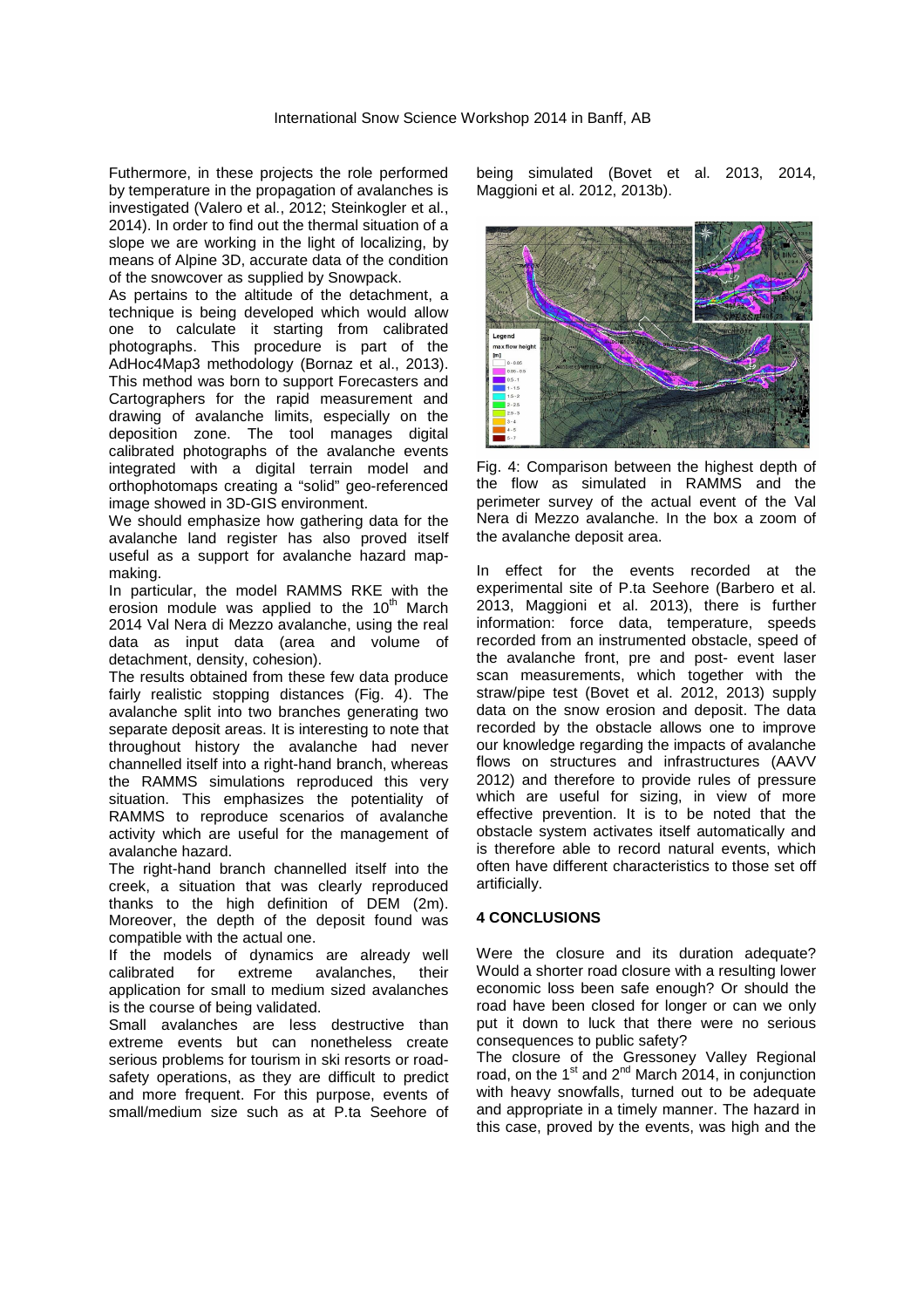economic loss was relatively limited. It is not known how far the threshold of a socially acceptable risk was overstepped on the night of March  $3^{rd}/4^{th}$ . On the other hand, the risk that was run from March  $8<sup>th</sup>$ , with a clear increase in temperature, was underestimated. In this case, as there were no signs of snowfall, mechanisms of difficult management are activated, both because of the social perception of the danger and because the competence in assessment is lacking. To be absolutely rigorous, the CLVs should have closed the road from the  $8<sup>th</sup>$  onwards until the most important events had taken place, given that the temperature did not fall until March 16<sup>th</sup>. In retrospect, one could have reasonably considered a closure of at least three days (Saturday 8th, Sunday  $9<sup>th</sup>$ , and Monday 10<sup>th</sup>) but in this case, the economic loss would have been the aforementioned one in paragraph 2.2.

Two possible actions could be proposed: (i) the first one at a management/communication level in order to improve information about accessibility of ski areas in real time, in terms of road conditions. This could be easily solved – because of the particular orographical configuration of the Aosta Valley – with information panel boards situated on the three principal access roads linking the region with France, Switzerland and Piemonte. The second proposal (ii) is at a technical/ management level with the improvement of local forecasting by means of event scenarios so as to attempt to limit the avalanche hazard to a socially acceptable threshold. This second proposal also has to go through the activities carried out within the research projects, with actions aimed at the finetuning of operational management at ground level. From the experience acquired, collaboration between the various players involved is of fundamental importance: regional administration, road system management, local bodies, ski areas, tour operators and research institutes.

#### **5 ACKNOWLEDGMENTS**

The financial support provided by Regione autonoma Valle d'Aosta in the framework of MAP<sup>3</sup> project – Operational programme 'Italy - France (Alps - ALCOTRA) – is gratefully acknowledged. Mountain Risk Research Team – MRR Team in sponsored by "Bando creazione unità di Ricerca" supported by Regione autonoma Valle d'Aosta – Dep. of production, energy and labour policies: "Research, innovation & quality" and "Training & employment policies" structures. We thank also:

- the Alpine Space project Start-It-Up -"State of the Art in Risk Management Technology: Implementation and Trial for Usability in Engineering Practice and Policy;
- the project "STRADA" "Strategies for adaptation to climate change for the management of natural hazards in the border region - Operational Programme under the European Territorial Cooperation border, Italy / Switzerland 2007/2013";
- The Operational programme 'Italy France (Alps - ALCOTRA) 'Project "DynAval - Dynamique des avalanches: départ et interactions écoulement/obstacles" ;
- the Operational programme 'Italy France (Alps - ALCOTRA) project "RISKNAT";
- CLV of Gressoney Valley (Valle d'Aosta), in particular D. Frachey;
- ALPsolut S.r.l. Start-UP innovativa SPIN-off Università dell'Insubria, in particular F.Monti;
- CELVA Consorzio degli Enti Locali della Valle d'Aosta in particular S.Pinet;
- Monterosa S.p.a. in particular A. Welf and A. Prola;
- RAVA Assessorato al turismo, sport, commercio e trasporti - Direzione programmazione strategica e sviluppo dell'offerta e promozione turistica in particular R.Rosa.

# **6 REFERENCES**

- AA.VV. 2012 Manuale per lo studio dell'interazione del flusso valanghivo con un ostacolo. Regione Autonoma Valle d'Aosta, ISBN 978-88-907104-0-7.
- AINEVA, 2014: Eventi nevosi e valanghe. Neve e Valanghe, 81, 44-47.
- Barbero, M., Barpi, F., Borri-Brunetto, M., Bovet, E., Chiaia, B., De Biagi, V., Frigo, B., Pallara, O., Maggioni, M., Freppaz, M., Ceaglio, E., Go-done, D., Viglietti, D., Zanini, E., 2013. A new experimental snow avalanche test site at Seehore Peak in Aosta Valley (NW Italian Alps) — Part II: engineering aspects. Cold Regions Science and Technology 86, 14-21.
- Bartelt, P., Buehler, Y., Buser, O., Christen, M. and Meier, L. 2012 Modeling mass-dependent flow regime transitions to predict the stopping and depositional behavior of snow avalanches, J. Geophys. Res. 117, F01015, doi:10.1029/2010JF001957.
- Bornaz, L., Frigo, B., Durand, N., Dellavedova P., Segor, V., 2013. The new 3D-images tool to rapid drawing the avalanche limits: procedure and first validation. Proceedings of ISSW 2013, October 7- 11, Grenoble (FR).